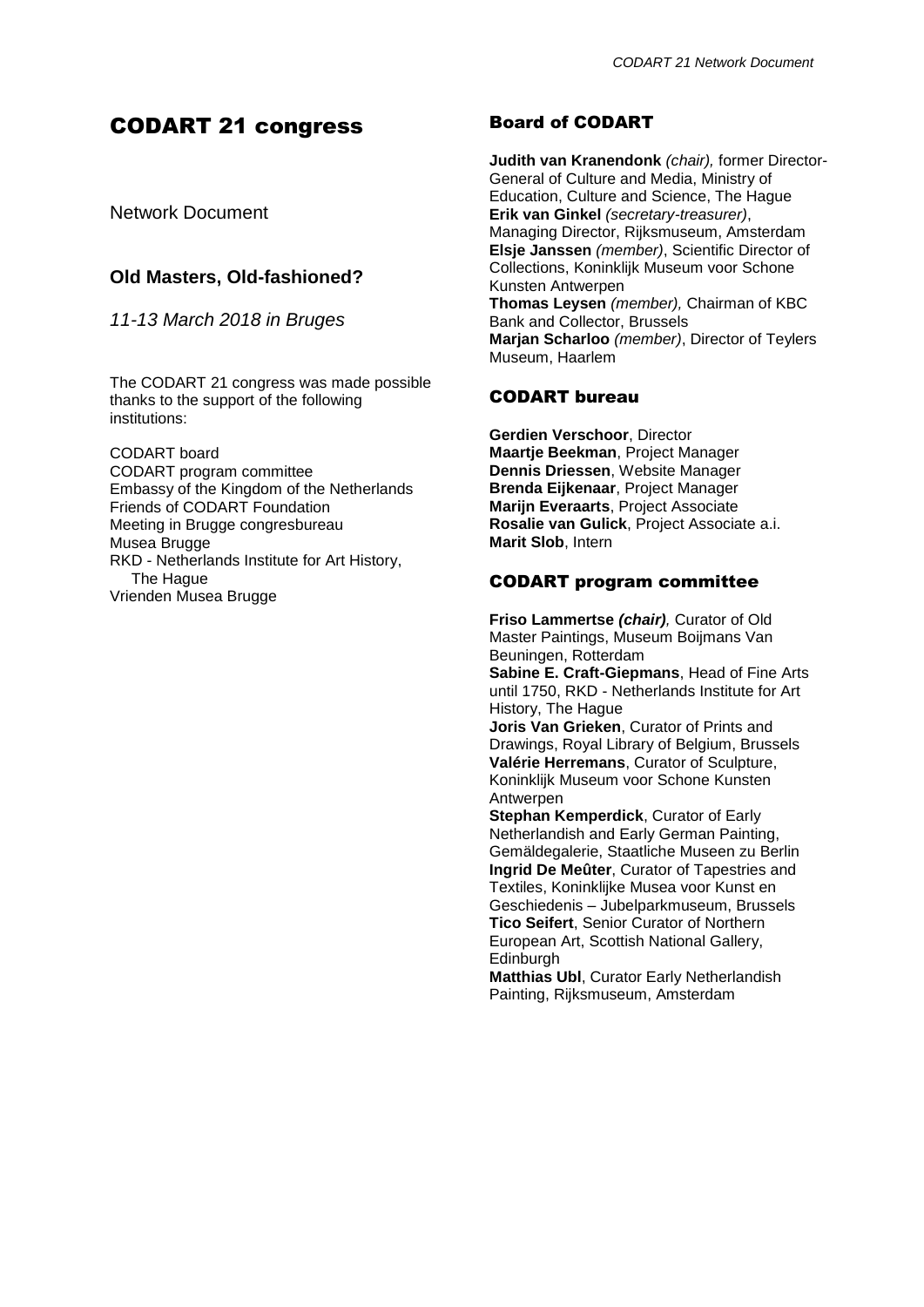# SUPPORTING INSTITUTIONS

Friends of CODART Foundation P.O. Box 90418 2509 LK The Hague The Netherlands T +31 70 333 9744 E friends@codart.nl W www.codart.nl/friends

**Titia Vellenga** *(chair),* Owner of Artara and Former PR & Marketing Manager at TEFAF, Ommen

**Till-Holger Borchert**, Director, Musea Brugge **Bob Haboldt**, Director Haboldt&Co. and Pictura, New York, Paris and Amsterdam **Norbert Middelkoop**, Curator of Paintings, Prints and Drawings, Amsterdam Museum **Rob Vellekoop**, Collector, Rotterdam

RKD - Netherlands Institute for Art History P.O. Box 90418 2509 LK The Hague T +31 70 333 9777 E secretariaat@rkd.nl W www.rkd.nl

**Chris Stolwijk**, Director

Embassy of the Kingdom of the Netherlands in Brussels Kortenberglaan 4-10 1040 Brussels **Belgium** T + 32 2 679 17 11 E bru@minbuza.nl

**Maryem van den Heuvel**, Ambassador **Hanna Oosterbaan**, Cultural Attaché

# HOSTS AND PARTNER INSTITUTIONS

Musea Brugge 8000 Bruges Belgium T +32 (0)50 44 46 46 W www.visitbruges.be/musea

**Kristel Van Audenaeren**, Assistant Curator, Groeningemuseum, Musea Brugge, Bruges kristel.vanaudenaeren@brugge.be **Till-Holger Borchert**, Director, Musea Brugge, Bruges till-holger.borchert@brugge.be **Noël Geirnaert**, Honorary Chief Archivist, Bruges City Archives **Inge Geysen**, Assistant Curator, Gruuthusemuseum, Musea Brugge, Bruges inge.geysen@brugge.be **Virginie D'haene**, Assistant Curator Prints and Drawings, Museum Plantin-Moretus, Antwerp virginie.dhaene@stad.antwerpen.be **Evelien Hauwaerts**, Researcher/Cataloguer Medieval Manuscripts, Public Library Bruges evelien.hauwaerts@brugge.be **Aleid Hemeryck**, Curator, Gruuthusemuseum, Musea Brugge, Bruges aleid.hemeryck@brugge.be **Louise Janssens de Bisthoven**, Adornes Domain lib@adornes.org **Anne van Oosterwijk**, Assistant Curator, Groeningemuseum, Musea Brugge, Bruges anne.vanoosterwijk@brugge.be **Vanessa Paumen**, Coordinator, Flemish Research Center for the Arts in the Burgundian Netherlands, Groeningemuseum, Musea Brugge, Bruges vanessa.paumen@brugge.be **Ruud Priem**, Chief Curator, Sint-Janshospitaal, Musea Brugge, Bruges ruud.priem@brugge.be **Griet Steyaert**, Conservator, Musea Brugge, **Bruges** griet.steyaert@brugge.be **Eva Tahon**, Curator, Gruuthusemuseum, Musea Brugge, Bruges eva.tahon@brugge.be **Ludo Vandamme**, Researcher, Public Library **Bruges** ludo.vandamme@brugge.be **Nadia Vangampelaere**, Policy Officer Collection and Documentation, Musea Brugge, Bruges nadia.vangampelaere@brugge.be **Evelien de Wilde**, Assistant Curator, Groeningemuseum, Musea Brugge, Bruges evelien.de.wilde@brugge.be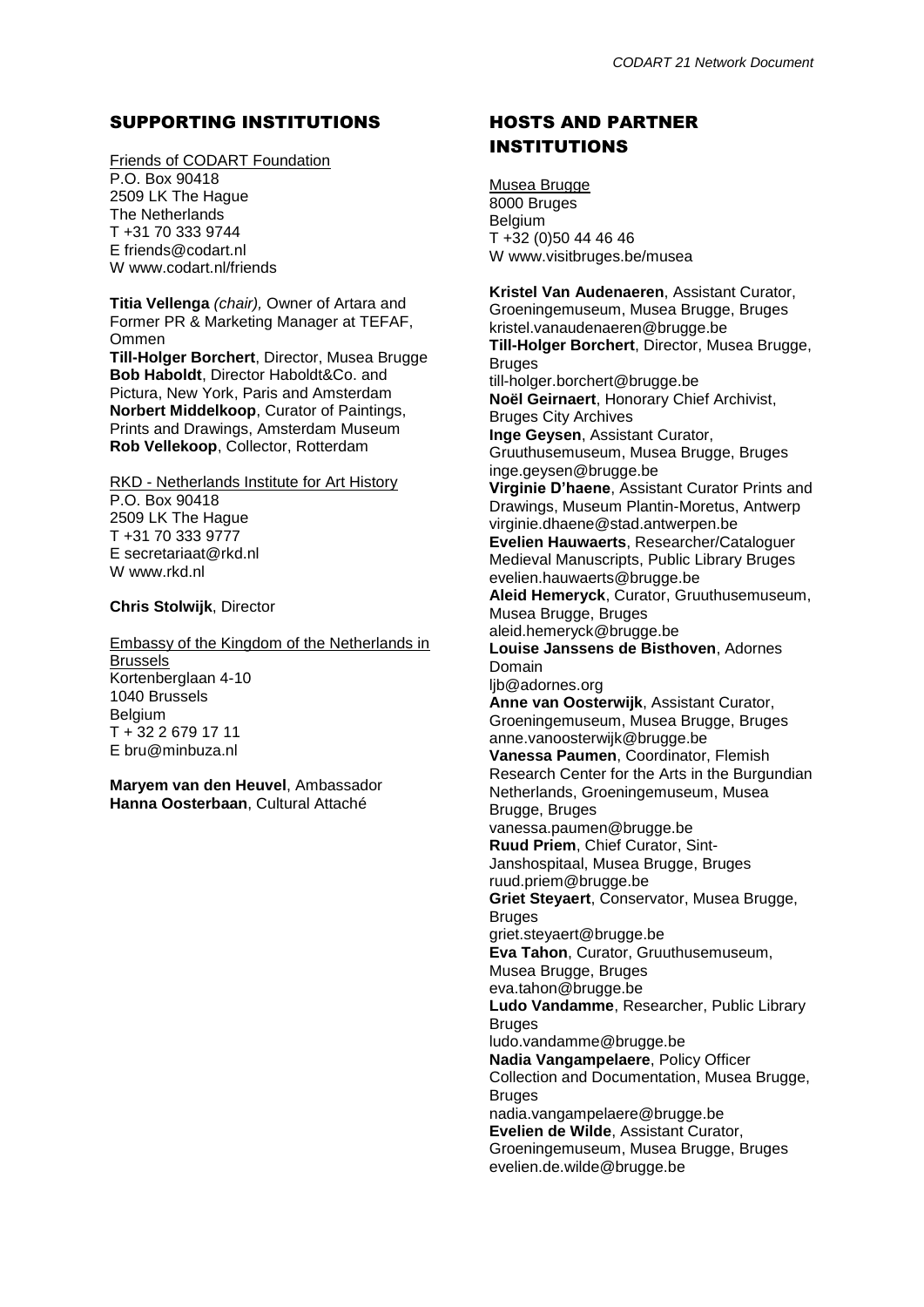# SPEAKERS

*Please find email addresses in the participants list below*

## Lectures, Monday 12 March

**Esmée Quodbach**, Assistant Director and Editor-in-Chief of the Center for the History of Collecting, The Frick Collection and Frick Art Reference Library, New York *Old Masters, New Perspectives* **Jane Turner**, Head of The Printroom, Rijksmuseum, Amsterdam *Reflections of an Old Master Curator, 1978– 2018: Was the Grass Really Greener 40 Years Ago?* **Bendor Grosvenor**, art historian, writer,

dealer, presenter of the BBC4 series *Britain's Lost Masterpieces*, researcher for the BBC1 art programme *Fake or Fortune? Old Masters, New Audiences*

# Statements on the congress theme, Monday 12 May

**Elsje Janssen**, Scientific Director of Collections at the Koninklijk Museum voor Schone Kunsten Antwerpen *How to Entice People to an Altarpiece*  **Jan Van der Stock**, Professor at KU Leuven, Exhibition Curator, Director of Illuminare *Museum and University: A Partnership That Makes Sense*  **Marrigje Rikken**, Head of Collections of the Frans Hals Museum, Haarlem *Opportunities and Challenges of Transhistorical Displays: The Frans Hals Museum and Other Examples*

## Speakers' Corner, Tuesday 13 March

**Dennis Weller**, Curator of Northern European Art, North Carolina Museum of Art, Raleigh *Yes to Rembrandt, No to Hals: Dutch Exhibitions in a Changing Landscape* **Leila Mehulić**, Curator, Muzej Mimara (Mimara Museum), Zagreb *The Museum Object as a Cornucopia of Discourses* **Katrin Dyballa**, Research Associate, Gemäldegalerie, Staatliche Museen zu Berlin, **Berlin** *Printed Collection Catalogues: Old-Fashioned?*

**Anna Koopstra**, Guest Curator Exhibition Lucas Gassel, Museum Helmond, Helmond *A Lucas Gassel Exhibition in Helmond for 2020* **Bernadette Petti**, Assistant Curator of Fine Art, The Bowes Museum, Barnard Castle *Dieric Bouts: An Intense Year So Far, but the Best Is Yet to Come?* **Yao-Fen You**, Associate Curator of European Sculpture and Decorative Arts, Detroit Institute of Arts, Detroit **Eve Straussman-Pflanzer**, Head of European Art Department & Elizabeth and Allan Shelden Curator of European Paintings, Detroit Institute of Arts, Detroit *Color of Faith: Curating New Narratives for Old Master Art*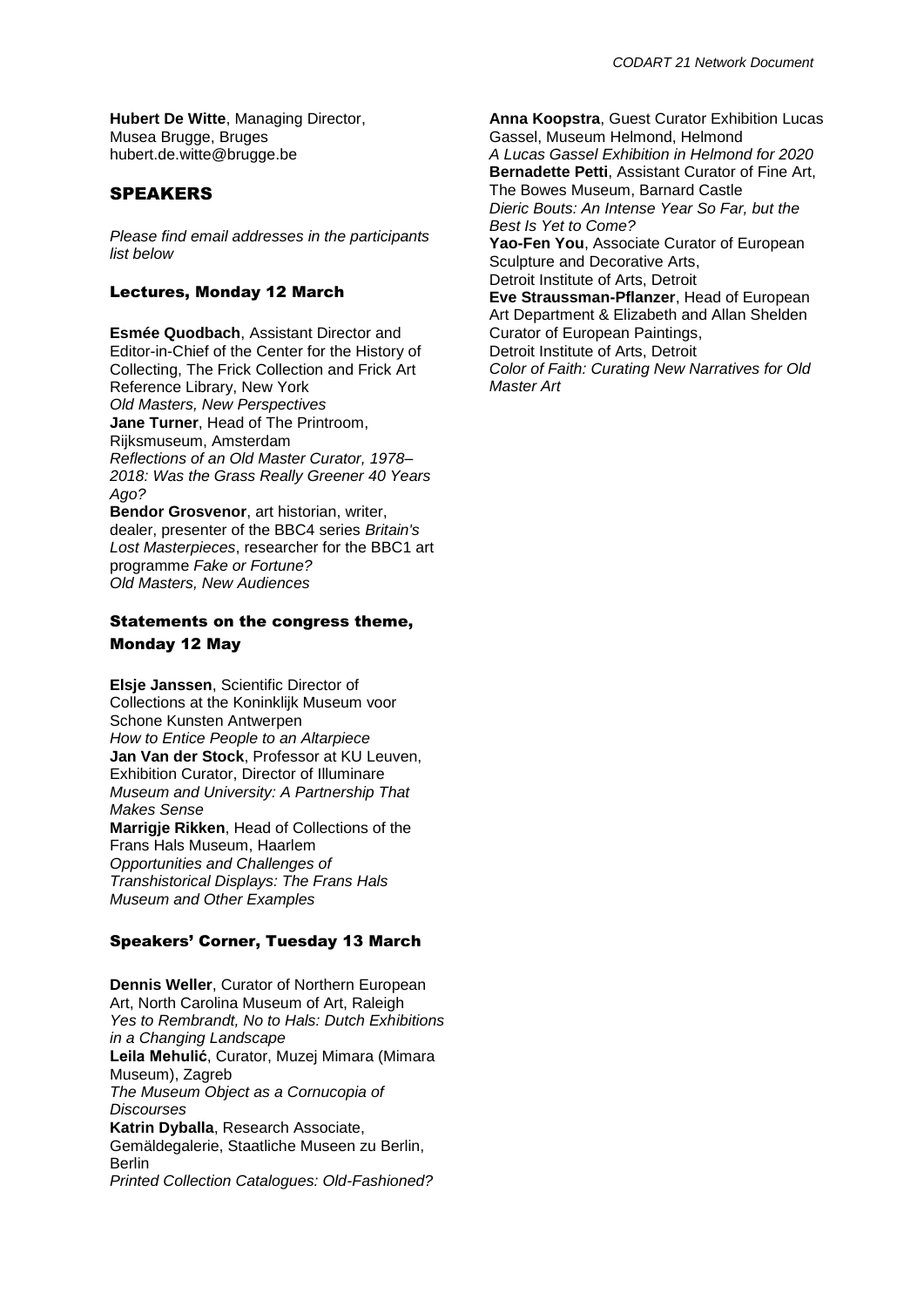# PARTICIPANTS CODART 21 CONGRESS

#### **Christopher Atkins**

*Associate Curator of European Painting and Sculpture before 1900* Philadelphia Museum of Art, Philadelphia christopher.atkins@philamuseum.org

## **Sarvenaz Ayooghi**

*Curator of Dutch Painting 16th and 17th Century* Suermondt-Ludwig-Museum, Aachen sarvenaz.ayooghi@mail.aachen.de

### **Ronni Baer**

*William and Ann Elfers Senior Curator of European Paintings* Museum of Fine Arts, Boston rbaer@mfa.org

# **Tyr Baudouin**

*Business Sponsor of CODART* Galerie Lowet de Wotrenge, Antwerp friends@codart.nl

## **Hanna Benesz**

*Curator of Early Netherlandish and Flemish Painting* Muzeum Narodowe w Warszawie (National Museum in Warsaw), Warsaw hbenesz@mnw.art.pl

## **Marc de Beyer**

*Director* Museum Gouda, Gouda marc.debeyer@museumgouda.nl

## **Yvonne Bleyerveld**

*Senior Curator Drawings and Prints* RKD - Netherlands Institute for Art History, The Hague bleyerveld@rkd.nl

## **Till-Holger Borchert**

*Board Member of the Friends of CODART Director* Musea Brugge, Bruges till-holger.borchert@brugge.be

#### **Piotr Borusowski**

*Keeper in the Department of Prints and Drawings* Muzeum Narodowe w Warszawie (National Museum in Warsaw), Warsaw pborusowski@mnw.art.pl

### **Anne De Breuck**

*Project officer in Charge of the Domain Heritage* Koning Boudewijnstichting, Brussels debreuck.a@kbs-frb.be

## **Ine Castelijns van Beek**

*Junior Curator of Furniture* Rijksmuseum, Amsterdam i.castelijns@rijksmuseum.nl

### **Daniel Christiaens**

*Curator* Maagdenhuismuseum, Antwerp daniel.christiaens@ocmw.antwerpen.be

### **Wolfgang Cillessen**

*Curator* Historisches Museum Frankfurt am Main, Frankfurt am Main wolfgang.cillessen@stadt-frankfurt.de

## **Ingrid Ciulisová**

*Researcher* Slovak Academy of Sciences - Institute of Art History, Bratislava dejuciul@savba.sk

#### **James Clifton**

*Director* Sarah Campbell Blaffer Foundation, Houston jclifton@mfah.org

#### **Jacquelyn N. Coutré**

*Bader Curator and Researcher of European Art* Agnes Etherington Art Centre, Queen's University, Kingston jacquelyn.coutre@queensu.ca

## **Sabine Craft-Giepmans**

*Head of Fine Arts until 1750* RKD - Netherlands Institute for Art History, The Hague craft@rkd.nl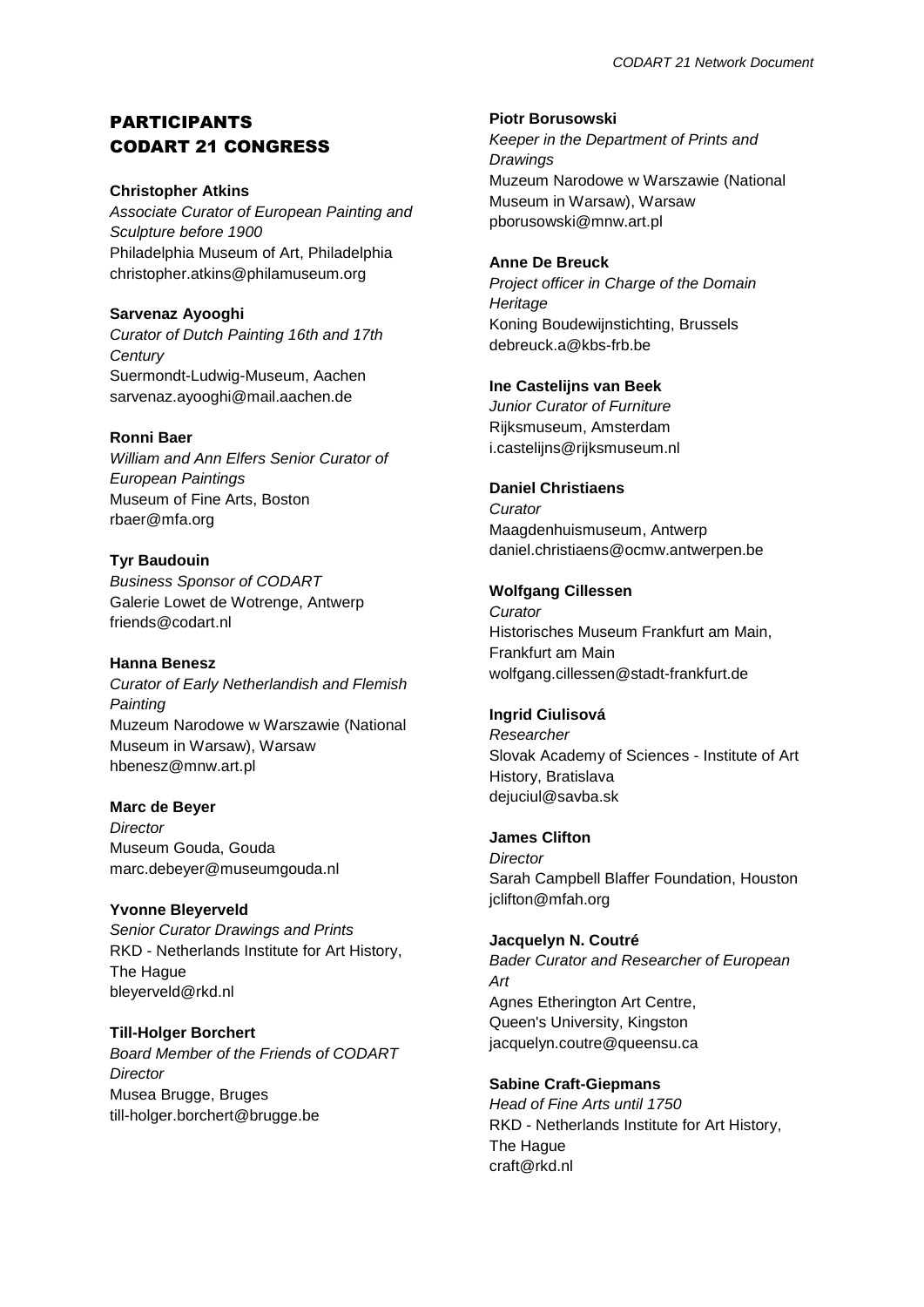**Jelena Dergenc** *Senior Curator* Narodni Muzej (National Museum of Serbia), Belgrade jelenadergenc@yahoo.com

**Lloyd DeWitt** *Chief Curator and Irene Leache Curator of European Art* Chrysler Museum of Art, Norfolk ldewitt@chrysler.org

**Annabel Dijkema** *Junior Curator* Museum Catharijneconvent, Utrecht a.dijkema@catharijneconvent.nl

**Eric Domela Nieuwenhuis** *Curator* Rijksdienst voor het Cultureel Erfgoed - Afdeling collectiebeheer, Rijswijk e.domela@cultureelerfgoed.nl

**Katrin Dyballa** *Research Associate* Gemäldegalerie, Staatliche Museen zu Berlin, Berlin k.dyballa@smb.spk-berlin.de

**Erik Eising** *Assistant Curator* Städel Museum, Frankfurt am Main eising@staedelmuseum.de

**Kirsi Eskelinen** *Director* Sinebrychoff Art Museum, Finnish National Gallery, Helsinki kirsi.eskelinen@siff.fi

**Mark Evans** *Senior Curator of Paintings* Victoria and Albert Museum, London m.evans@vam.ac.uk

**Carina Fryklund** *Research Curator for Netherlandish, Flemish and Dutch Art* Nationalmuseum, Stockholm carina.fryklund@nationalmuseum.se

**Nadja Garthoff** *Curator of Fine Arts until 1750* RKD - Netherlands Institute for Art History, The Hague garthoff@rkd.nl

**Jenny Gaschke** *Curator of Fine Art Pre-1900* Bristol Museum & Art Gallery, Bristol jenny.gaschke@bristol.gov.uk

**Erik van Ginkel** *Managing Director* Rijksmuseum, Amsterdam e.van.ginkel@rijksmuseum.nl

**Rima Girnius** *Associate Curator* Nelson-Atkins Museum of Art, Kansas City rgirnius@nelson-atkins.org

**Hilliard Goldfarb** *Senior Curator - Collections* Musée des Beaux-Arts de Montréal, Montreal hgoldfarb@mbamtl.org

**Lia Gorter** *Director* Stichting Cultuur Inventarisatie, Amsterdam info@culturalinventory.nl

**Joris Van Grieken** *Curator of Prints and Drawings* Koninklijke Bibliotheek van België, Brussels joris.vangrieken@kbr.be

**Bendor Grosvenor** *Art Historian, Writer, Dealer, Presenter TV series* **Edinburgh** bendor@arthistorynews.com

**Gerlinde Gruber** *Curator of Flemish Baroque Painting* Kunsthistorisches Museum, Vienna gerlinde.gruber@khm.at

**Karen Hearn** *Honorary Professor* University College London, London karen.hearn77@yahoo.com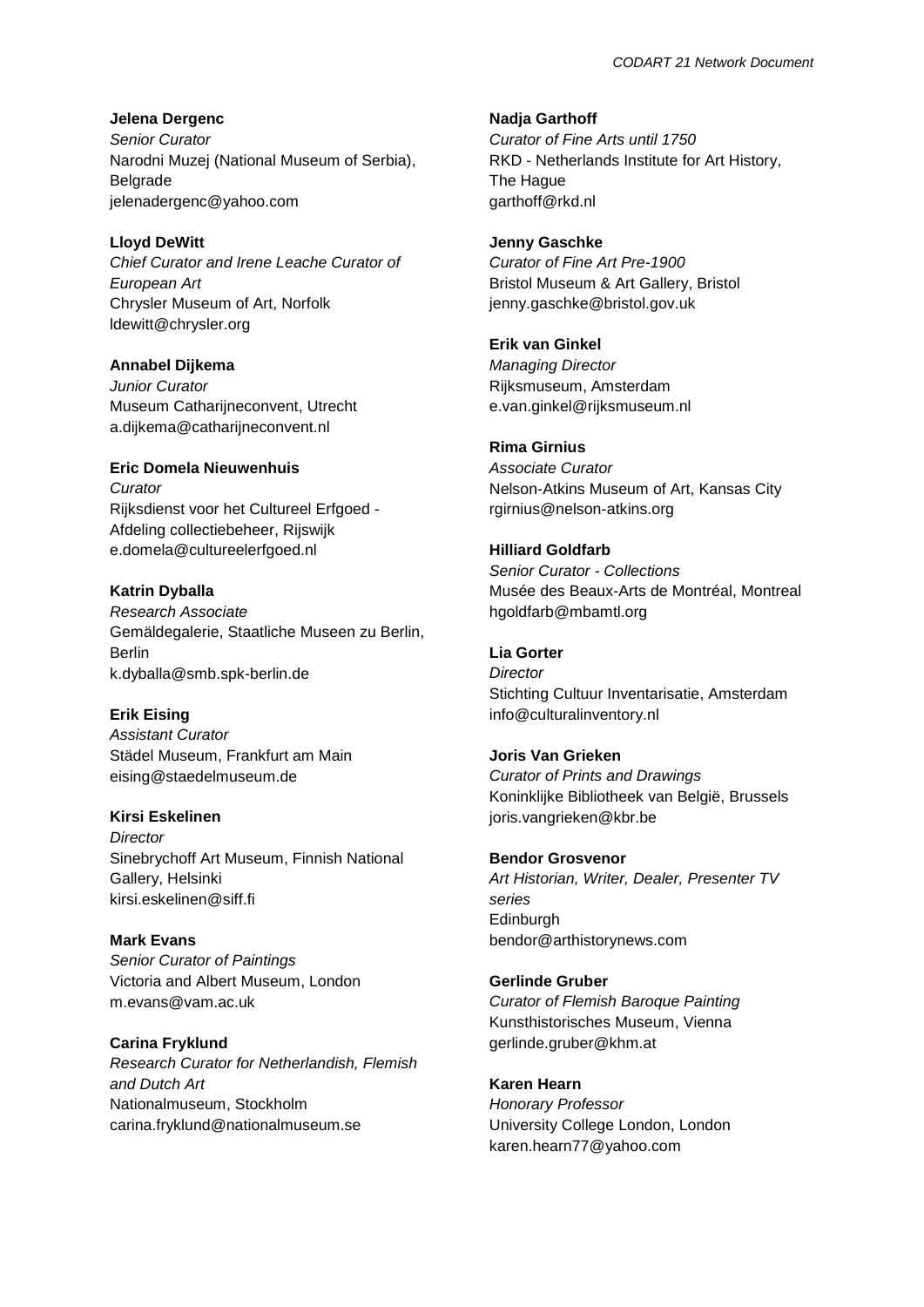# **Aleid Hemeryck**

*Curator* Gruuthusemuseum, Musea Brugge, Bruges aleid.hemeryck@brugge.be

**Lars Hendrikman**

*Curator of Old Master Painting and Applied Arts* Bonnefantenmuseum, Maastricht hendrikman@bonnefanten.nl

# **Zofia Herman-Templewicz**

*Assistant Curator* Muzeum Narodowe w Warszawie (National Museum in Warsaw), Warsaw zherman@mnw.art.pl

# **Valerie Herremans**

*Curator of Sculpture* Koninklijk Museum voor Schone Kunsten Antwerpen, Antwerp valerie.herremans@kmska.be

# **Helen Hillyard**

*Assistant Curator* Dulwich Picture Gallery, London h.hillyard@dulwichpicturegallery.org.uk

## **Camilla Hjelm**

*Curator* Spökslottet (Scheffler Palace), Stockholm camilla.hjelm@su.se

# **Annemieke Hogervorst**

*Curator* Museum Helmond, Helmond a.hogervorst@helmond.nl

**Willem Jan Hoogsteder** *Patron of CODART* Hoogsteder & Hoogsteder, The Hague friends@codart.nl

# **Geertje Jacobs** *Head of Collections, Education and Exhibitions* Noordbrabants Museum, Den Bosch gjacobs@hnbm.nl

**Irene Jacobs** *Curator* Maritiem Museum Rotterdam, Rotterdam i.jacobs@maritiemmuseum.nl

### **Aleksandra Janiszewska**

*Curator* Muzeum Narodowe w Warszawie (National Museum in Warsaw), Warsaw ajaniszewska@mnw.art.pl

# **Anita Jansen**

*Curator of Old Master Paintings* Museum Prinsenhof, Delft ajansen@delft.nl

# **Elsje Janssen**

*Board Member of CODART Scientific Director of Collections* Koninklijk Museum voor Schone Kunsten Antwerpen, Antwerp elsje.janssen@kmska.be

# **Stephan Kemperdick**

*Curator of Early Netherlandish and Early German Painting* Gemäldegalerie, Staatliche Museen zu Berlin, Berlin s.kemperdick@smb.spk-berlin.de

# **George Keyes**

*Former Curator of European Paintings* Detroit Institute of Arts Waldoboro, Maine keyes7113@roadrunner.com

## **Hanna Klarenbeek**

*Curator of Paintings, Prints and Drawings* Paleis Het Loo, Apeldoorn h.klarenbeek@paleishetloo.nl

## **Christi Klinkert**

*Curator* Stedelijk Museum Alkmaar, Alkmaar christi@museumalkmaar.nl

# **Paul Knolle**

*Head of Collections and Curator of Fine Arts* Rijksmuseum Twenthe, Enschede pknolle@rijksmuseumtwenthe.nl

# **Claudia Koch**

*Curator* Gemäldegalerie der Akademie der bildenden Künste, Vienna c.koch@akbild.ac.at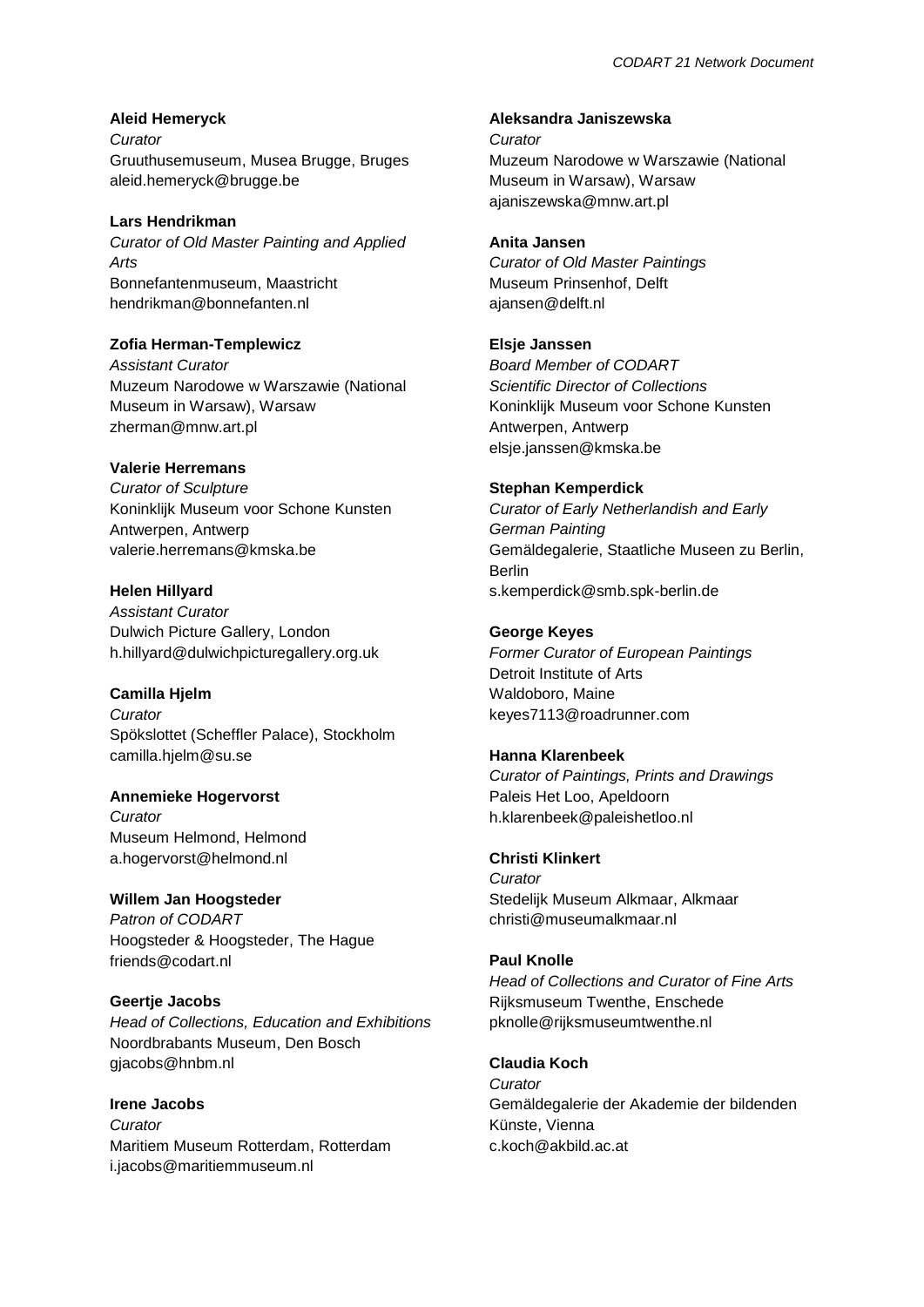**Anna Koopstra** *Guest Curator Exhibition Lucas Gassel* Museum Helmond, Helmond a.koopstra@helmond.nl

### **Greta Koppel**

*Curator of Dutch and Flemish Paintings* Kadrioru Kunstimuuseum, Eesti Kunstimuuseum (Art Museum of Estonia), Tallinn greta.koppel@ekm.ee

#### **Dragana Kovačìč**

*Senior Curator* Narodni Muzej (National Museum of Serbia), Belgrade dragana.kovacic@gmail.com

### **Zoltán Kovács**

*Head of Archive and Art Historical Documentation* Szépmüvészeti Múzeum (The Museum of Fine Arts), Budapest zoltan.kovacs@szepmuveszeti.hu

#### **Cécile Kruyfhooft**

*Curator Prints and Drawings* Kasteel van Loppem, Loppem cecile.kruyfhooft@telenet.be

## **David Lainé**

*Patron of CODART* IPARC, Leuven friends@codart.nl

#### **Friso Lammertse**

*Curator of Old Masters Painting* Museum Boijmans Van Beuningen, Rotterdam lammertse@boijmans.nl

## **Micha Leeflang**

*Curator of Medieval Art* Museum Catharijneconvent, Utrecht m.leeflang@catharijneconvent.nl

## **Thomas Leysen**

*Patron of CODART Chairman of the Board of Directors KBC Group* Antwerp friends@codart.nl

### **Alexandra Libby**

*Assistant Curator* National Gallery of Art, Washington a-libby@nga.gov

# **Jochen Luckhardt**

*Director* Herzog Anton Ulrich-Museum, Braunschweig j.luckhardt@3landesmuseen.de

#### **Samuel Mareel**

*Curator* Museum Hof van Busleyden, Mechelen samuel.mareel@mechelen.be

#### **Nataliya Markova**

*Senior Researcher, Curator of Netherlandish, Dutch and Flemish Prints and Drawings of XVI – XX Centuries* Pushkin State Museum of Fine Arts, Moscow ny-markova@yandex.ru

### **Quirine van der Meer Mohr**

*Project Manager* Rijksmuseum Twenthe, Enschede q.vandermeermohr@rijksmuseumtwenthe.nl

## **Leila Mehulić**

*Curator* Muzej Mimara (Mimara Museum), Zagreb leila.mehulic@mimara.hr

## **Ingrid De Meûter**

*Curator of Tapestries and Textiles* Koninklijke Musea voor Kunst en Geschiedenis – Jubelparkmuseum, Brussels i.demeuter@kmkg-mrah.be

#### **Norbert Middelkoop**

*Curator of Paintings, Prints and Drawings* Amsterdam Museum, Amsterdam norbertmiddelkoop@amsterdammuseum.nl

#### **Janelle Moerman**

*Director* Museum Prinsenhof, Delft jmoerman@delft.nl

#### **Anne van Oosterwijk**

*Assistant Curator* Groeningemuseum, Musea Brugge, Bruges anne.vanoosterwijk@brugge.be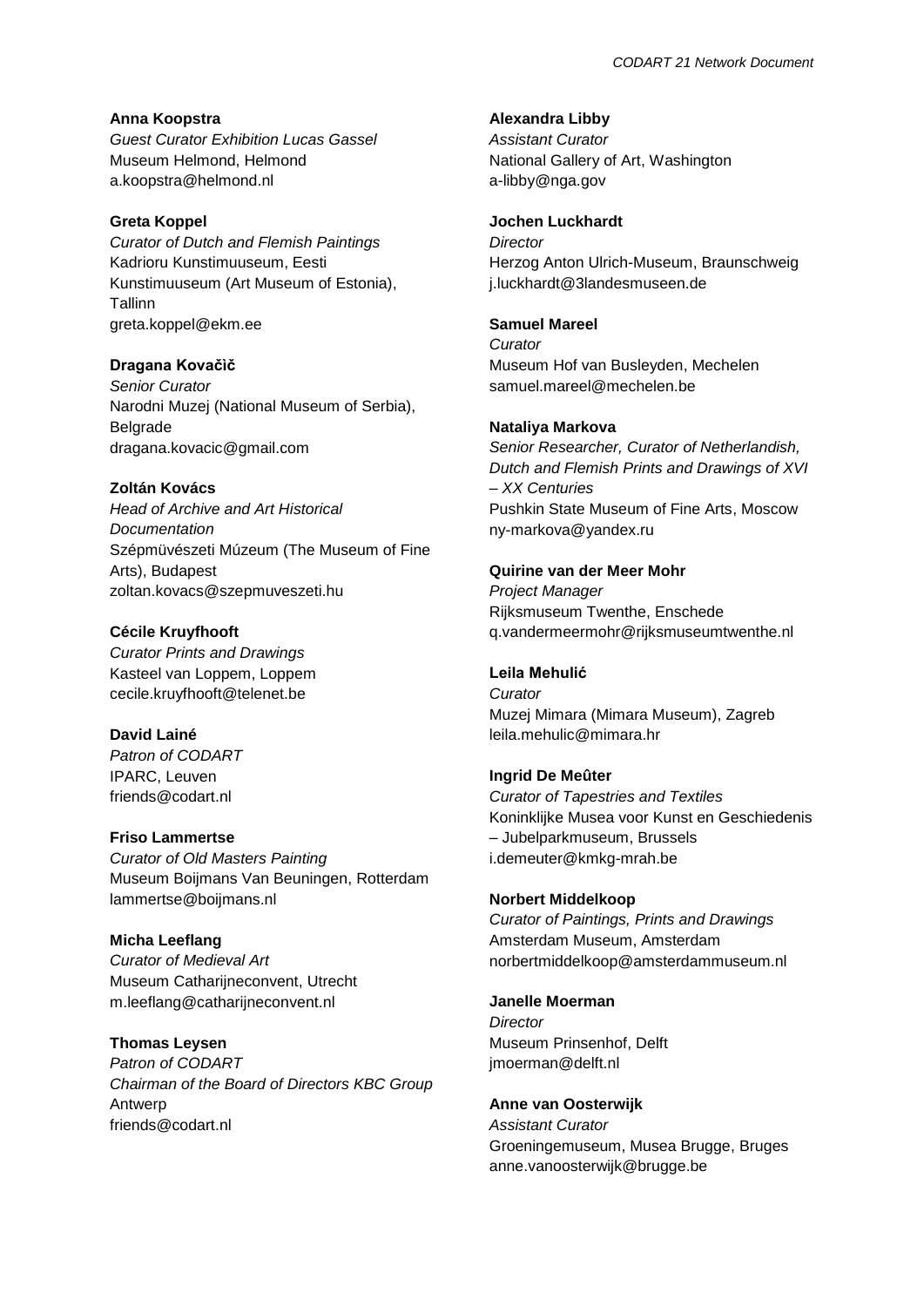**Baudouin du Parc** *Patron of CODART* Brussels friends@codart.nl

#### **Vanessa Paumen**

*Coordinator, Flemish Research Center for the Arts in the Burgundian Netherlands* Groeningemuseum, Musea Brugge, Bruges vanessa.paumen@brugge.be

**José Juan Pérez Preciado** *Assistant Curator of Flemish and Northern European Paintings* Museo Nacional del Prado, Madrid josejuan.perez@museodelprado.es

**Bernadette Petti**

*Assistant Curator of Fine Art* The Bowes Museum, Barnard Castle bernadette.petti@thebowesmuseum.org.uk

**Michael Philipp** *Chief Curator* Museum Barberini, Potsdam philipp@museum-barberini.com

# **Ruud Priem**

*Chief Curator* Sint-Janshospitaal, Musea Brugge, Bruges ruud.priem@brugge.be

## **Esmée Quodbach**

*Assistant Director and Editor-in-Chief* Center for the History of Collecting, The Frick Collection and Frick Art Reference Library, New York quodbach@frick.org

#### **Marrigje Rikken**

*Head of Collections* Frans Hals Museum, Haarlem m.rikken@franshalsmuseum.nl

**Joseph and Jana Roussel**

*Patrons of CODART* Levallois-Perret friends@codart.nl

### **Charlotte Rulkens**

*Prins Bernhard Cultuurfonds Junior Curator* Mauritshuis, The Hague c.rulkens@mauritshuis.nl

**Epco Runia** *Head of Collection* Museum Het Rembrandthuis, Amsterdam e.runia@rembrandthuis.nl

### **Marjan Scharloo**

*Board Member of CODART Director* Teylers Museum, Haarlem mscharloo@teylersmuseum.nl

### **Robert Schindler**

*Fariss Gamlichteern and Henry Sharpe Lynn Curator of European Art* Birmingham Museum of Art, Birmingham, USA rschindler@artsbma.org

#### **Gary Schwartz**

*Honorary Member of CODART* Maarssen gary.schwartz@xs4all.nl

**Loekie Schwartz** *Honorary Member of CODART* Maarssen loekie.schwartz@xs4all.nl

#### **Gero Seelig**

*Curator of Netherlandish Paintings* Staatliches Museum Schwerin, Schwerin seelig@museum-schwerin.de

#### **Anja Sevčík**

*Head of Department of Baroque Painting* Wallraf-Richartz-Museum & Fondation Corboud, Cologne sevcik@wallraf.museum

## **Willem te Slaa**

*Curator* Museum Van Loon, Amsterdam willemteslaa@museumvanloon.nl

## **Leonore van Sloten**

*Curator* Museum Het Rembrandthuis, Amsterdam l.vansloten@rembrandthuis.nl

### **Sabine van Sprang**

*Curator* Koninklijke Musea voor Schone Kunsten van België, Brussels sabinesprang@fine-arts-museum.be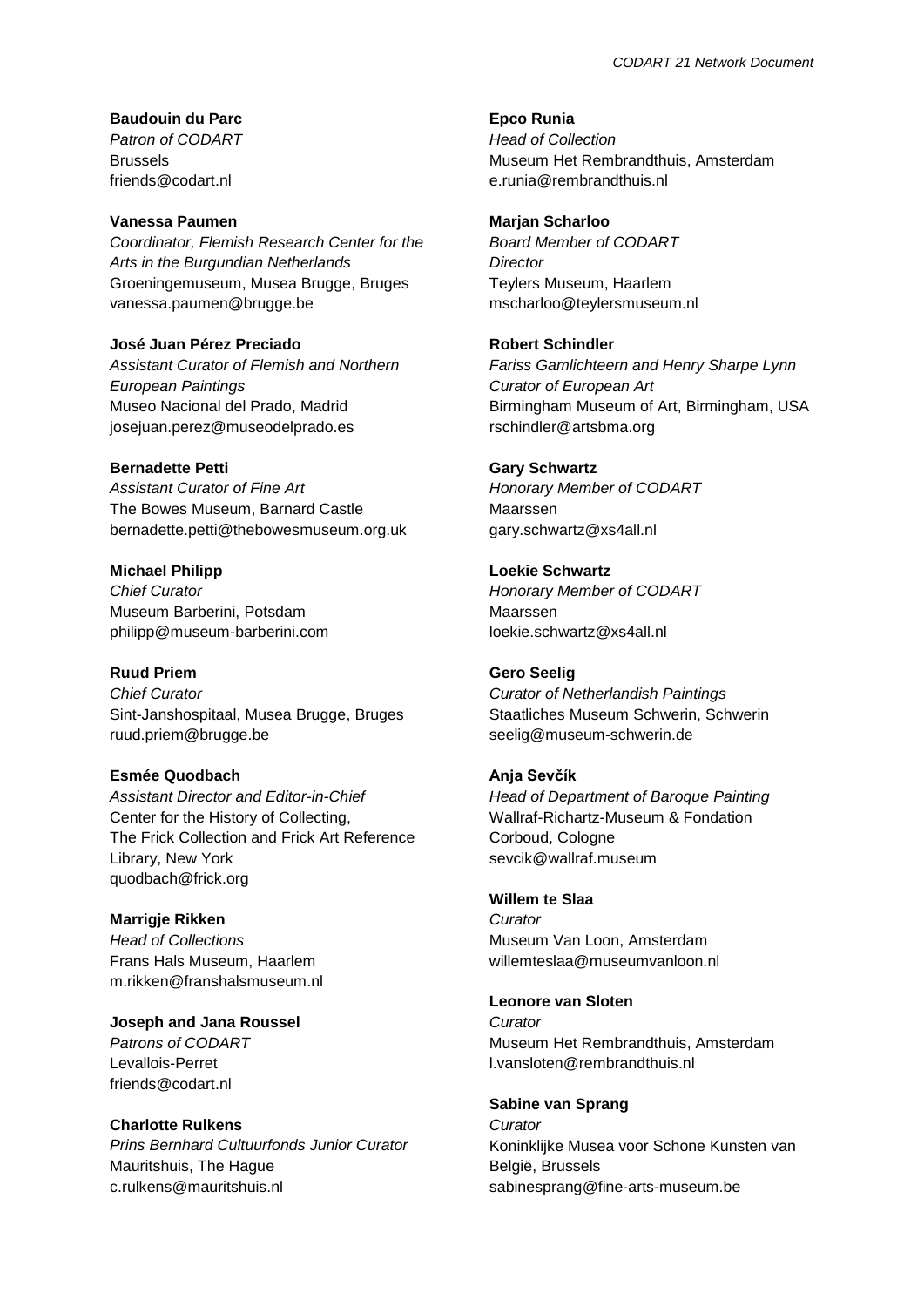**Jan Van der Stock**

*Professor Art History* Katholieke Universiteit Leuven, Leuven jan.vanderstock@arts.kuleuven.ac.be

#### **Chris Stolwijk**

*Director* RKD - Netherlands Institute for Art History, The Hague stolwijk@rkd.nl

## **Marlies Stoter**

*Curator of Art and Applied Art* Fries Museum, Leeuwarden m.stoter@friesmuseum.nl

### **Eve Straussman-Pflanzer**

*Head of European Art Department & Elizabeth and Allan Shelden Curator of European Paintings* Detroit Institute of Arts, Detroit estraussmanpflanzer@dia.org

### **Alice Taatgen**

*Curator of Exhibitions and Education* Koninklijk Paleis Amsterdam, Amsterdam ac.taatgen@dkh.nl

## **Elsbeth van Tets**

*Patron of CODART* Amsterdam friends@codart.nl

#### **Lucinda Timmermans**

*Junior Curator of Base Metals* Rijksmuseum, Amsterdam l.timmermans@Rijksmuseum.nl

#### **Ilona van Tuinen**

*Curator of Drawings* Rijksmuseum, Amsterdam i.van.tuinen@rijksmuseum.nl

**Jane Turner** *Head of the Print Room* Rijksmuseum, Amsterdam j.turner@rijksmuseum.nl

# **Matthias Ubl**

*Curator Early Netherlandish Painting* Rijksmuseum, Amsterdam m.ubl@rijksmuseum.nl

#### **Nadia Vangampelaere**

*Policy Officer Collection and Documentation* Musea Brugge, Bruges nadia.vangampelaere@brugge.be

### **Titia Vellenga**

*Chair of the Friends of CODART Foundation Patron of CODART*, Ommen friends@codart.nl

# **Lea van der Vinde**

*Curator* Mauritshuis, The Hague l.vandervinde@mauritshuis.nl

### **Annette de Vries**

*Head of Collections (from 1 April 2018)* Dordrechts Museum, Dordrecht advries@kasteelduivenvoorde.nl

# **Adriaan Waiboer**

*Head of Collections and Research* National Gallery of Ireland, Dublin awaiboer@ngi.ie

### **Kjell Wangensteen**

*Assistant Curator of European Art* Indianapolis Museum of Art, Indianapolis kwangensteen@imamuseum.org

#### **Floris van Wanroij**

*Patron of CODART* Floris van Wanroij Fine Art, Dommelen friends@codart.nl

#### **Rik van Wegen**

*Curator* Kasteel-Museum Sypesteyn, Loosdrecht rikvanwegen@sypesteyn.nl

#### **Dennis Weller**

*Curator of Northern European Art* North Carolina Museum of Art, Raleigh dennis.weller@ncdcr.gov

# **Robert Wenley** *Head of Collections and Learning and Deputy Director*

Barber Institute of Fine Arts, Birmingham, UK r.m.g.wenley@bham.ac.uk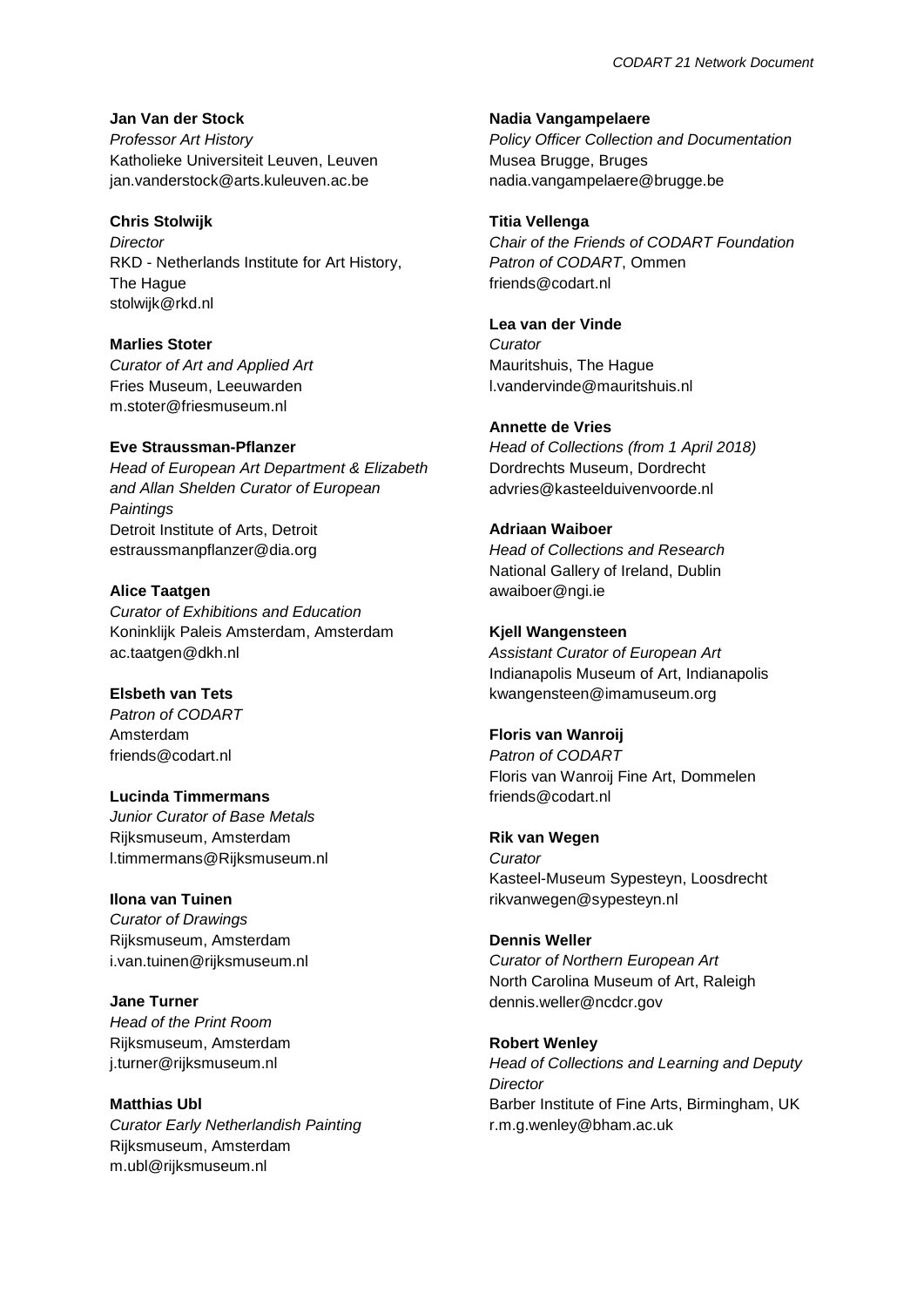**Ira Westergård** *Chief Curator* Sinebrychoff Art Museum, Finnish National Gallery, Helsinki ira.westergard@siff.fi

#### **Betsy Wieseman**

*Paul J. and Edith Ingalls Vignos, Jr. Curator of European Paintings and Sculpture, 1500-1800* Cleveland Museum of Art, Cleveland bwieseman@clevelandart.org

**Evelien de Wilde** *Assistant Curator* Groeningemuseum, Musea Brugge, Bruges evelien.de.wilde@brugge.be

**David de Witt** *Senior Curator* Museum Het Rembrandthuis, Amsterdam d.dewitt@rembrandthuis.nl

**Hubert De Witte** *Managing Director* Musea Brugge, Bruges hubert.de.witte@brugge.be

**Lara Yeager-Crasselt** *Curator* The Leiden Collection, New York lyeagercrasselt@theleidencollection.com

**Yao-Fen You** *Associate Curator of European Sculpture and Decorative Arts* Detroit Institute of Arts, Detroit yyou@dia.org

### HOSTS AND ORGANIZATION

**Kristel Van Audenaeren** *Assistant Curator* Groeningemuseum, Musea Brugge, Bruges kristel.vanaudenaeren@brugge.be

**Till-Holger Borchert** *Board Member of the Friends of CODART Director* Musea Brugge, Bruges till-holger.borchert@brugge.be

**Noël Geirnaert** Honorary Chief Archivist Bruges City Archives

**Inge Geysen** *Assistant Curator* Gruuthusemuseum, Musea Brugge, Bruges inge.geysen@brugge.be

**Virginie D'haene** *Assistant Curator Prints and Drawings*, Museum Plantin-Moretus, Antwerp virginie.dhaene@stad.antwerpen.be

#### **Evelien Hauwaerts**

*Researcher/Cataloguer Medieval Manuscripts* Public Library Bruges evelien.hauwaerts@brugge.be

**Aleid Hemeryck**

*Curator* Gruuthusemuseum, Musea Brugge, Bruges aleid.hemeryck@brugge.be

**Maryem van den Heuvel**

*Ambassador* Royal Netherlands Embassy, Brussels bru@minbuza.nl

**Louise Janssens de Bisthoven** Adornes Domain ljb@adornes.org

**Hanna Oosterbaan** *Cultural Attaché* Royal Netherlands Embassy, Brussels bru@minbuza.nl

**Anne van Oosterwijk** *Assistant Curator* Groeningemuseum, Musea Brugge, Bruges anne.vanoosterwijk@brugge.be

#### **Vanessa Paumen**

*Coordinator, Flemish Research Center for the Arts in the Burgundian Netherlands* Groeningemuseum, Musea Brugge, Bruges vanessa.paumen@brugge.be

**Ruud Priem**

*Chief Curator* Sint-Janshospitaal, Musea Brugge, Bruges ruud.priem@brugge.be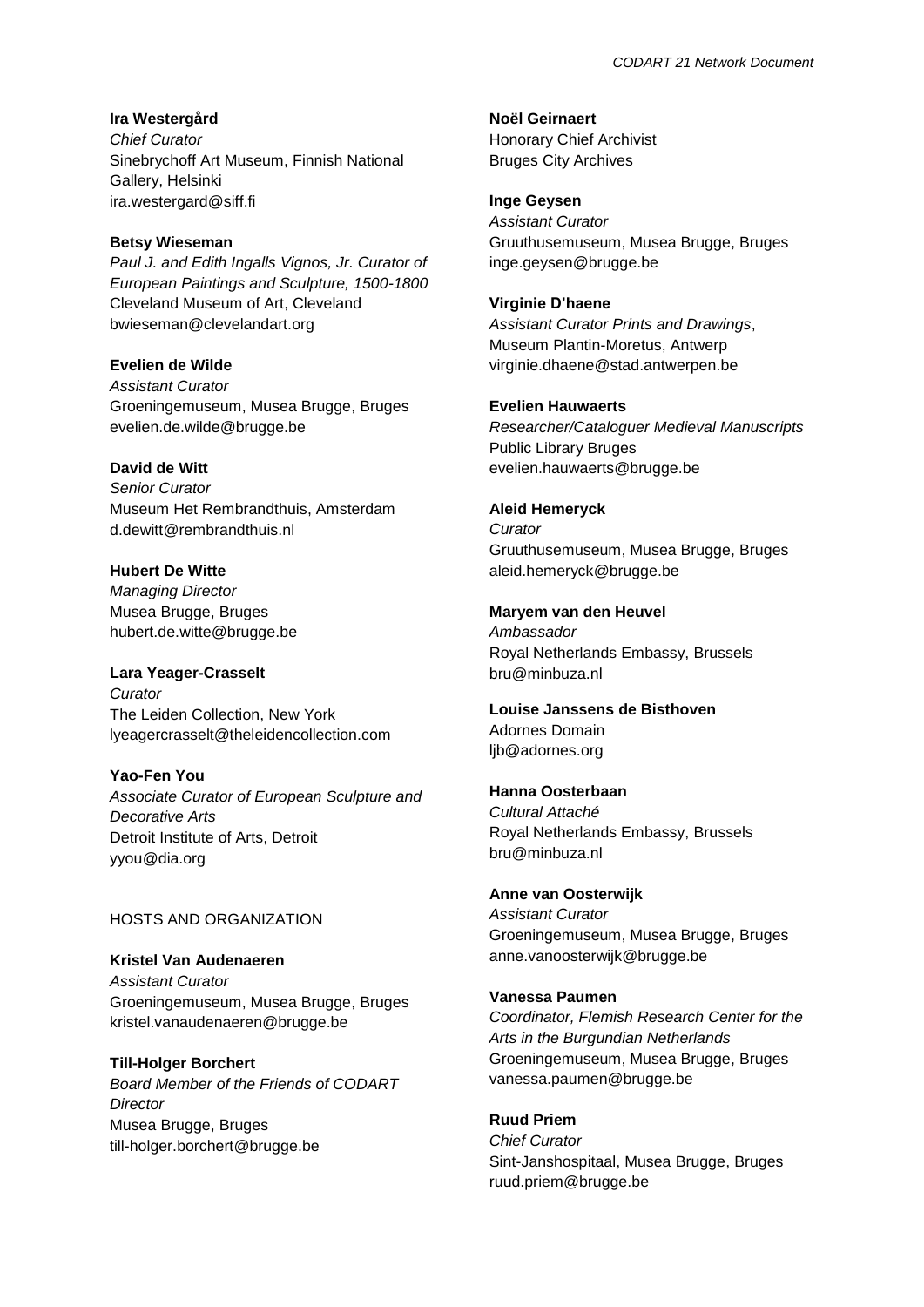**Griet Steyaert** *Conservator* Musea Brugge, Bruges griet.steyaert@brugge.be

**Eva Tahon**

*Curator* Gruuthusemuseum, Musea Brugge, Bruges eva.tahon@brugge.be

**Ludo Vandamme** *Researcher* Public Library Bruges ludo.vandamme@brugge.be

**Nadia Vangampelaere** *Policy Officer Collection and Documentation* Musea Brugge, Bruges nadia.vangampelaere@brugge.be

**Evelien de Wilde** *Assistant Curator* Groeningemuseum, Musea Brugge, Bruges evelien.de.wilde@brugge.be

**Hubert De Witte** *Managing Director* Musea Brugge, Bruges hubert.de.witte@brugge.be

BOARD OF CODART *(present at the congress)*

**Erik van Ginkel** *Managing Director* Rijksmuseum, Amsterdam e.van.ginkel@rijksmuseum.nl

**Elsje Janssen** *Scientific Director of Collections* Koninklijk Museum voor Schone Kunsten Antwerpen, Antwerp elsje.janssen@kmska.be

**Thomas Leysen** *Patron of CODART Chairman of the Board of Directors KBC Group* Antwerp friends@codart.nl

**Marjan Scharloo** *Director* Teylers Museum, Amsterdam mscharloo@teylersmuseum.nl

BOARD OF THE FRIENDS OF CODART FOUNDATION *(present at the congress)* friends@codart.nl

**Titia Vellenga** *Chair of the Friends of CODART Foundation Patron of CODART*, Ommen friends@codart.nl

**Till-Holger Borchert** *Director* Musea Brugge, Bruges till-holger.borchert@brugge.be

**Norbert Middelkoop** *Curator of Paintings, Prints and Drawings* Amsterdam Museum, Amsterdam norbertmiddelkoop@amsterdammuseum.nl

PATRONS AND BUSINESS SPONSORS *(present at the congress)*

friends@codart.nl

**Tyr Baudouin** *Business Sponsor of CODART* Galerie Lowet de Wotrenge, Antwerp

**Willem Jan Hoogsteder** *Patron of CODART* Hoogsteder & Hoogsteder, The Hague

**David Lainé** *Patron of CODART* IPARC, Leuven

**Thomas Leysen** *Patron of CODART Board Member of CODART Chairman of the Board of Directors KBC Group* Antwerp

**Baudouin du Parc** *Patron of CODART* Brussels